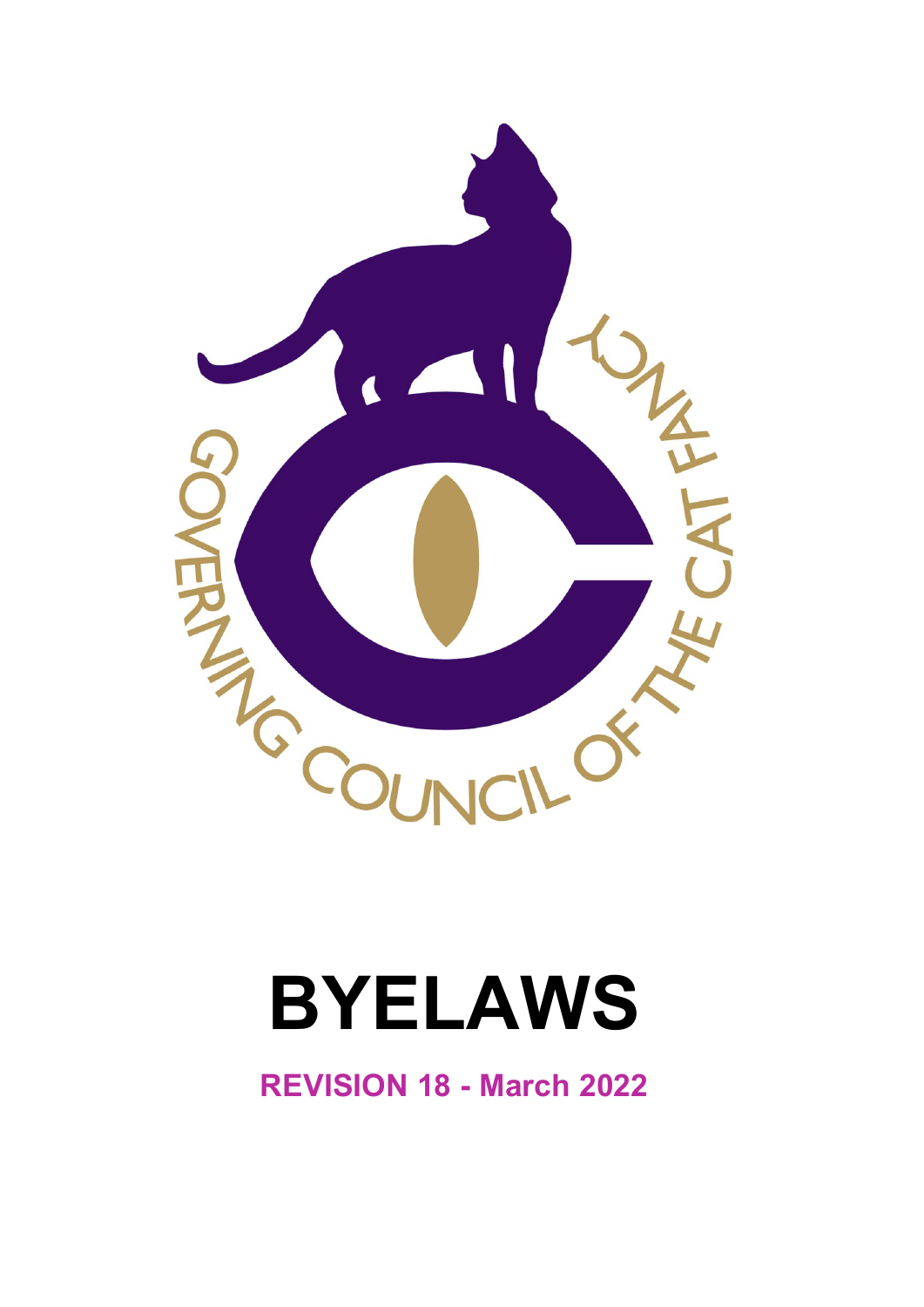The following document was based on the original constitution of The Governing Council of the Cat Fancy and approved by the Council on 23rd February 1972.

This was revised in line with the change in status to a Company Limited by Guarantee in March 2011. The use of the terms Board of Directors & Member Clubs where unified through the document following Council agreement to the change to the Member Clubs requirements on 27 June 2012.

## **1. NAME**

The company is The Governing Council of the Cat Fancy (hereinafter referred to as 'the` Council').

# **2. OBJECTS**

The objects of the Council shall be to protect the welfare of cats and the interest of cat owners generally, to improve cat breeding, to provide for the registration of cats and cat pedigrees, to classify cat breeds, to approve cat shows, to exercise disciplinary powers and to procure to be written and printed, published, issued and circulated gratuitously or otherwise any such reports or periodicals, books, pamphlets, leaflets or other documents as may be determined by the Council.

# **3. MEMBERSHIP**

Eligible Members of the Governing Council of the Cat Fancy Ltd shall be the clubs and societies affiliated to GCCF at the time of its incorporation, who made a membership application to the company; and those clubs and societies who have satisfied the requirements for membership subsequently and been approved by Council. Members shall be entitled to appoint representatives (hereinafter called "the delegates") to speak and vote on their behalf at General Meetings of the Company (hereinafter called "Council Meetings"). The National Cat Club shall be entitled to appoint FOUR delegates. Each other Member Club shall be entitled to appoint one delegate provided it maintains a minimum of 100 members with the exception of Breed Clubs who must maintain a minimum of 50 members; an additional delegate if its membership exceeds 200 members and a further delegate if its membership attains 500 or more. The Council shall grant representation to the following Clubs by virtue of their historical association whatever their membership shall be:- (Amended 27.06.12/effective 27.06.12)

- 1. Black and White Cat Club
- 2. Blue Persian Cat Society
- 3. Chinchilla, Silver Tabby and Smoke Cat Society
- 4. The Red, Cream, Tortoiseshell, Tortoiseshell and White, Blue Cream and Brown Tabby **Society**
- 5. Short-Hair Cat Society (of Great Britain and Manx Club inc.)
- 6. Abyssinian Cat Club
- 7. Siamese Cat Club

**Note**: Council may grant dispensation to clubs whose membership numbers fall below those required and allow any club to continue to be represented. Applications for dispensation must be made to the Board with each Annual Return and shall be put to the Electoral Council Meeting by the Chair.

#### **4. REQUIREMENTS FOR MEMBERSHIP**

No Club may be a Member of both the GCCF and any other organisation whose activities include the registration and/or licensing or holding of shows for pedigree cats.

To be eligible to apply for full membership a Club, Association or Society (hereinafter called a Club) must:

- 1. have at least 50 paid up ordinary and life members as verified by the club's last examined accounts, with the exception of a breed club for a new breed which as the sole club for that breed should have at least 20 members, and, (amended 13.2.19)
- 2. in its Rules provide that in the event of Membership being granted, the Council shall have disciplinary powers according to its Byelaws over the Club and the members thereof, and,
- 3. have been in existence for a minimum of 3 years, and,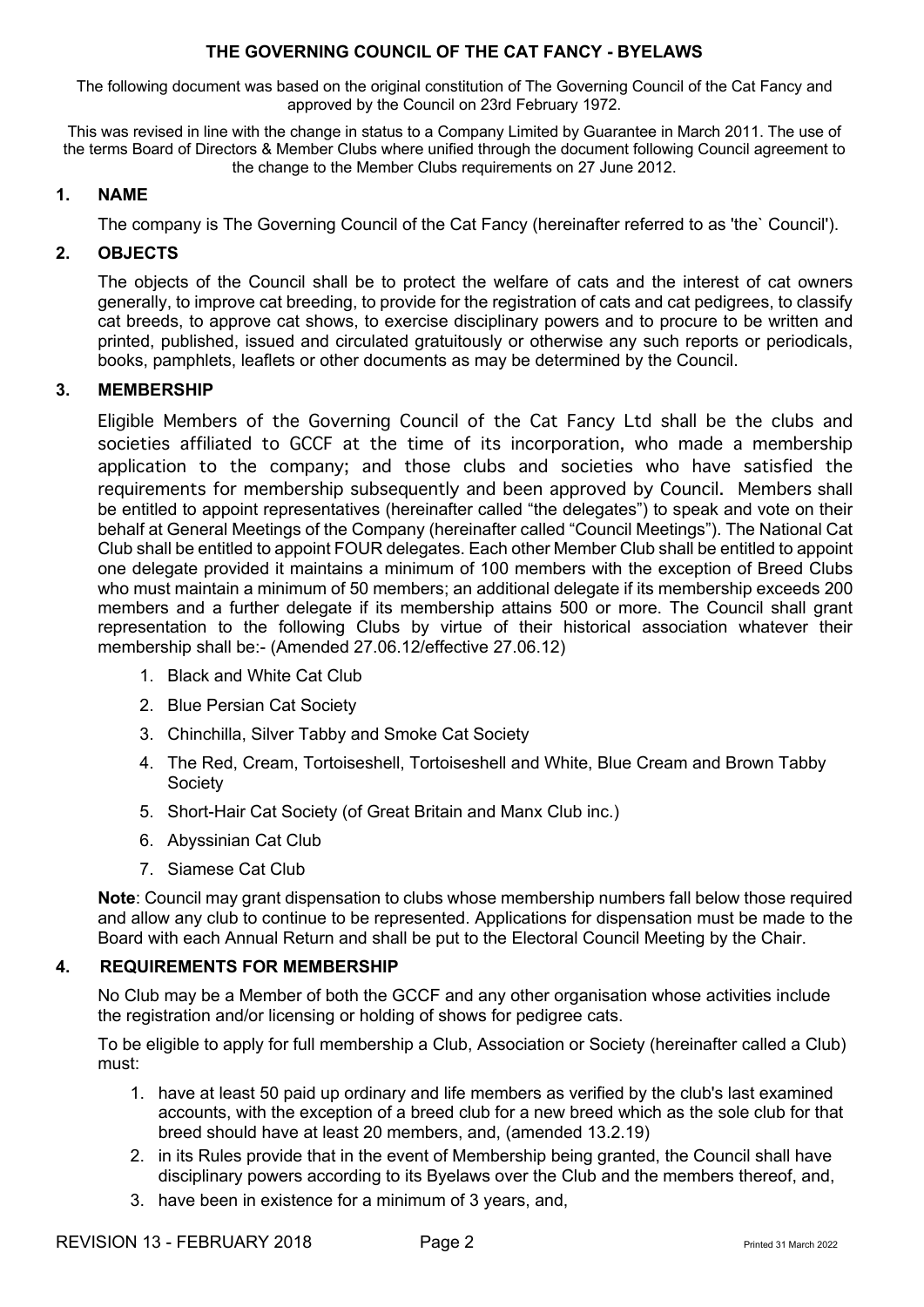- 4. have provided three (3) years of Annual Returns to the GCCF in accordance with Byelaw 5 clauses 3a) to 3c). and,
- 5. have completed the application form.

If these requirements are fulfilled to the satisfaction of the GCCF Board it will recommend Membership to Council at the next meeting.

The Board shall, at its sole discretion, confirm the designation of the club as a:

- a. Breed Club,
- b. Area Club or,
- c. Special Interest Club specified.

The Board shall present the application to Council who may, at its discretion, grant Membership to the applicant Club. Once Membership is confirmed, the Club may send a delegate to participate in the next Council Meeting. Prior to Membership, Clubs may send a representative to Council Meetings to observe.

If requirements 1 and 2 are met, but not 3 and 4, the club may apply for Provisional Membership. Having completed an application form for Provisional Membership the application will be processed by the Board and Council in the same manner as Full Membership applications.

Provisional Member clubs are not eligible to send a delegate to Council Meetings but are welcome to attend as observers.

The duties of Member Clubs (Byelaw 5) apply to Provisional Member Clubs with the exception of those pertaining to delegates.

(Amended 27.06.12/effective 27.06.12)

#### **5 DUTIES OF MEMBER CLUBS**

- (1) Before the first day of May each year, a Member Club shall remit to the Council Office a membership fee on a per capita basis of membership at a rate from time to time in force. In addition, the Member Clubs shall be required to pay a fee at a rate from time to time in force for each appointed delegate. (Amended 18.2.04)
- (2) If it is so entitled, it may elect a delegate or delegates to represent the Member Club at Council Meetings. Except in the first year of representation, delegates shall be elected by postal ballot of all members of the Club or at the Annual General Meeting of the Member Club and shall serve one year but shall be eligible for re-election subject to the Rules of the Member Club concerned. A Member Club with one delegate may elect and nominate to the Council a substitute delegate, and a Club with two or more delegates may elect and nominate to the Council a maximum of two substitute delegates. A substitute delegate of a Member Club may attend Council Meetings in the unavoidable absence of an elected delegate of that Club. Paperwork shall be supplied by the Council Office only to the nominated delegates and it is the responsibility of the Club to forward paperwork to substitute delegates if required. If any delegate should die or resign, or otherwise vacate his/her seat at Council Meetings the Club concerned shall be entitled to elect or appoint, in such manner as the Club decides, another delegate to fill the vacancy so caused. (Amended 22.6.05/effective 1.1.06)

A delegate so elected or appointed shall hold office until the next Electoral meeting.

The rules of all Member Clubs shall include a rule requiring that any member (including life and honorary members) suspended under Article 12 of the Constitution and wishing to re-join after expiration of the suspension, must apply for re-election to the Club Committee.

- (3) Every Member Club shall send to the Council Office before the 1st May in any year:-
	- (a) A copy of the accounts of the Club which have been examined and signed by a suitable independent person for the previous year in the form of an Income and Expenditure Account with a supporting Balance Sheet, including an analysis of the subscription income and a statement of paid-up members including life members. There should be a note to state when, and in what form (paper and/or electronic), the club and show accounts will be made available to the club membership. Failure to publish could result in disciplinary action. (Amended 15.06.16)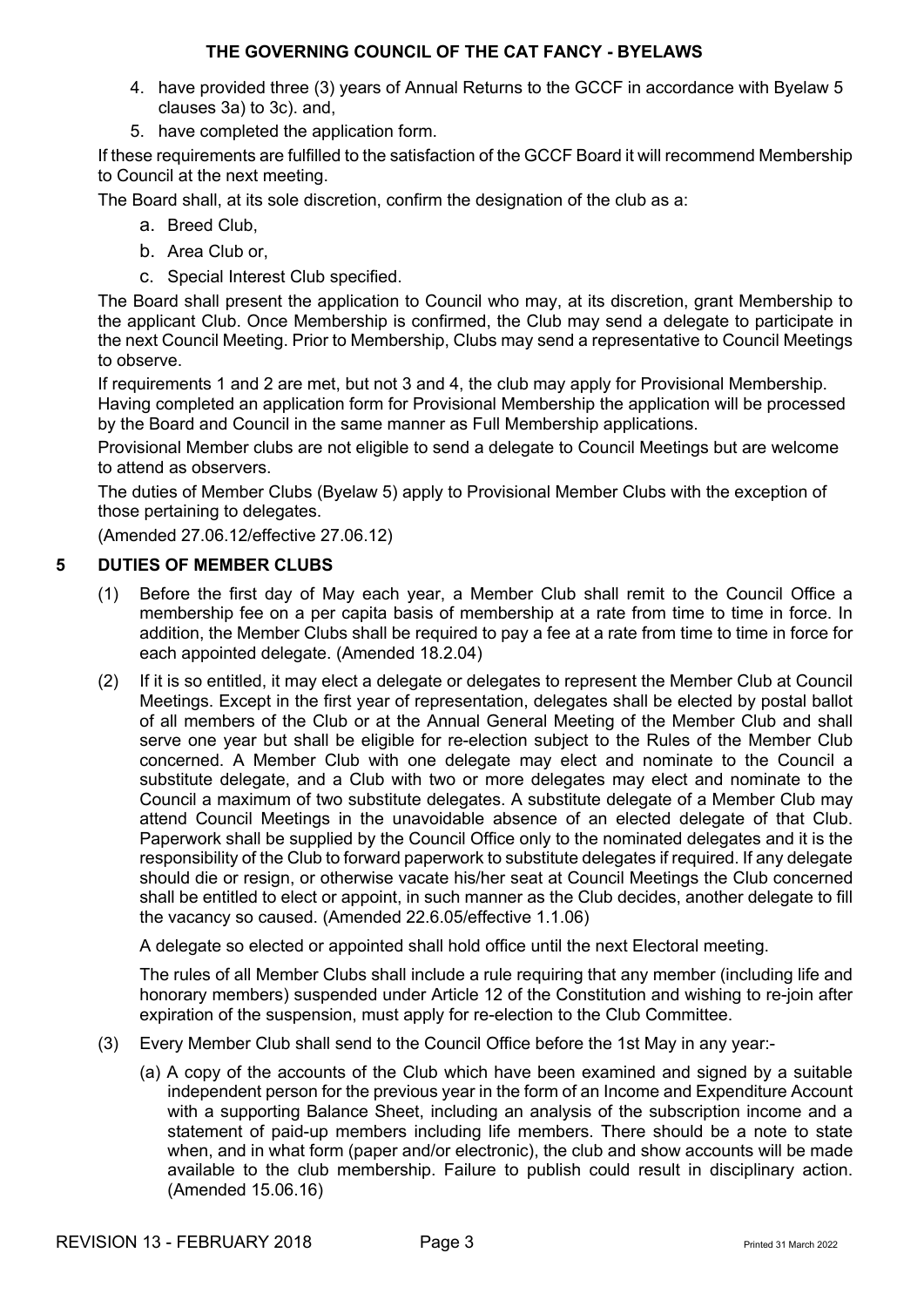(Note: 'Previous year' in this context means the Club financial year completed prior to 1st May.) (Amended 18.2.04)

- (b) The names of the Officers and Members of the Committee of the Club for the current year, none of whom may be an officer or committee member of any non-member organisation whose activities include the registration and/or licensing or holding of shows for pedigree cats, without the prior consent of the Board. (Amended 23.2.00; 20.6.01)
- (c) An up-to-date copy of the Club's Rules or if no alterations have been made since the last return, a statement to this effect.
- (d) The name of the Club's delegate or delegates and any substitute delegate or delegates for the next Council year which shall run from 1st June each year. Amended 22.6.05/effective 1.1.06)

\*If any Member Club without due reason acceptable to the Council fails to comply with this subparagraph the Club shall not send a delegate or delegates to the Council during the following year. Member Clubs who have a problem completing the return for any reason should inform the Board in writing prior to May 1st for assistance. Those that do not and have to be contacted in order to obtain all or part of the listed paperwork will be charged an administrative fee. (Amended 24.02.2016)

(4) Every Member Club shall comply with the requirements of the Articles of Association and the Rules and Byelaws; any failure to do so shall make the offending Club liable under the Council's Disciplinary powers to all or any of the appropriate penalties provided for in Byelaw12(2). (Amended 18.2.04)

# **6 DUTIES OF DELEGATES**

Subject to Byelaw 12(4) the only official publication of the deliberations and decisions of the Council shall be that issued by the Council Office with the approval of the Chair.

A Delegate may be a Delegate of only one Member Club at a time.

A Delegate may not be an officer or committee member of any unaffiliated/non-member organisation whose activities include the registration and/or licensing or holding of shows for pedigree cats, without the prior consent of the Board of Directors. (Amended 23.02.00, 20.06.01,18.02.04).

## **7 POWERS OF THE COUNCIL**

The Honorary Officers of Council shall itself or through its Committees properly appointed have the following powers in addition to all other powers vested in it by the Articles of Association, Company Law or by these Byelaws: -

- (1) To deal with the property belonging to and vested in the Council together with the finances of the Council, including full power to mortgage charge or use the property of the Council as a security for the purposes of obtaining any loan or mortgage which the Council shall from time to time authorise.
- (2) To make and amend Rules for the Registration and Exhibition of cats.
- (3) To grant licences for Shows and Exhibitions of cats to be held under the auspices of the Council and to charge such fees therefore as the Council may from time to time decide.
- (4) To make such awards at such Shows and Exhibitions as it shall deem fit.
- (5) To keep a register of the pedigrees of cats and kittens.
- (6) To issue certificates of pedigrees of cats and kittens in its register.
- (7) To issue a Stud Book whenever necessary as ordered by the Council.
- (8) Upon the motion of the Board of Directors to recognise breeds of cats and allot breed identification names and numbers for registration and show purposes and to approve standards of points by which the various breeds shall be judged.
- (9) To appoint such Committees in addition to those detailed in Byelaw 11 as it thinks fit and to delegate thereto such powers as it considers proper, subject to the provisions of these Byelaws.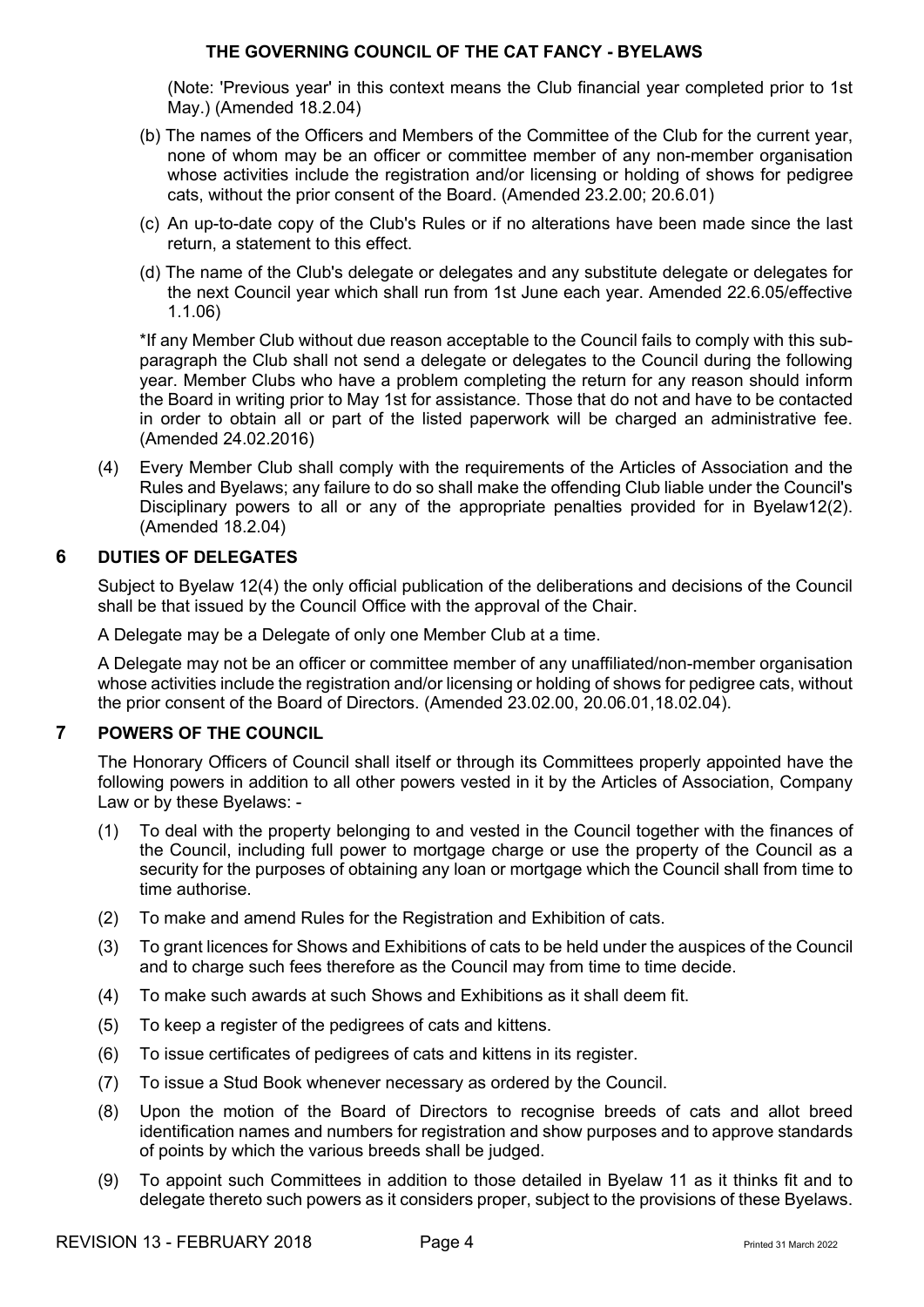- (10) To exercise disciplinary powers in accordance with these Byelaws.
- (11) To disaffiliate any Club not conforming to Articles of Association, Byelaws or to any Rule made by the Council.
- (12) To engage a Solicitor or Solicitors or other person or persons of specialist knowledge, honorary or otherwise.
- (13) To issue to the Press such information and/or notices as it may deem desirable.
- (14) To require any Member Club to amend any of its rules if in the opinion of the Council this is necessary in the interests of the Fancy or its objects.
- (15) To appoint judges on the recommendation of the Breed Advisory Committee for the relevant Judges list or the Council Committee of Judges. In the case of a new breed, prior to the formation of a BAC, recommendations for the Judges list will be considered from a representative group of breeders. The list of appointments to Pupil Judge, and promotions to Full Judge, inclusive of extension, time out, re-instatement and Emeritus List transfer proposals will be published on the GCCF website on a weekly basis to include the following information: the BAC making the recommendation, the judge's name and list status (Full Judge or Pupil Judge). During the four weeks following each publication a delegate to Council may contact the GCCF Office with an objection to any appointment and bring this objection to the next meeting of Full Council so that it can be considered. If no objection is received, at the end of four weeks it shall be deemed that the appointment is confirmed, and the judge and BAC shall be informed of this. Any names outstanding at the time of a Council meeting shall be included on the Council supplementary agenda. (Amended 17.06.2015, 23.2.00, 20.6.01, 20.02.02, 13.03.2021)
- (16) To remove a Judge from the list of Judges on a proper cause being shown by the relevant Breed Advisory Committee.
- (17) To arrange for the hearing by the Appeals Committee of any appeal against a decision of the Disciplinary Committee.
- (18) To set up a committee of judges to consider the recommendation of candidates to Council for appointment as judges at the request of the Disciplinary Committee.

#### **8 OFFICERS AND OFFICIALS OF COUNCIL**

Original 1 relating to Trustees deleted

- (1) (a) The Honorary Officers of the Council shall be a Chair, Vice-Chair and such other Honorary Officers (including a President and up to four Vice-Presidents) as the Council may from time to time decide. With the exclusion of the President and Vice-Presidents, the Chair, Vice-Chair and such other honorary officers as Council may decide shall be eligible to be directors and shall be known collectively as the Board of Directors (also referred to as the "Executive Committee").
	- (b) The President and Vice Presidents shall hold office until death or resignation unless removed from office by a resolution of Council.
	- (c) The Chair and Vice-Chair shall be elected from amongst the delegates or Honorary Officers. On election as Chair or Vice-Chair a delegate shall cease to be a delegate. (Amended 26.02.2014)
	- (d) The Chair and Vice-Chair shall be elected for a term of three years by a paper ballot. Should there be more than two candidates for the office of Chair or Vice-Chair a primary ballot shall be held to reduce the number of candidates to the two gaining the greatest number of votes and the final ballot shall be between these two persons. (Amended 26.02.2014)
	- (e) The Chair shall not be entitled to vote except where the votes for or against a proposal are equal when he shall have one vote. The Vice-Chair shall have one vote unless acting as Chair, in which case he or she shall not be entitled to vote except where the votes for or against a proposal are equal when he shall have one vote.
	- (f) The Chair and Vice-Chair may resign their term of office at any time and a new election held at the next AGM or under the requirements of a request for an SGM. The new appointment(s)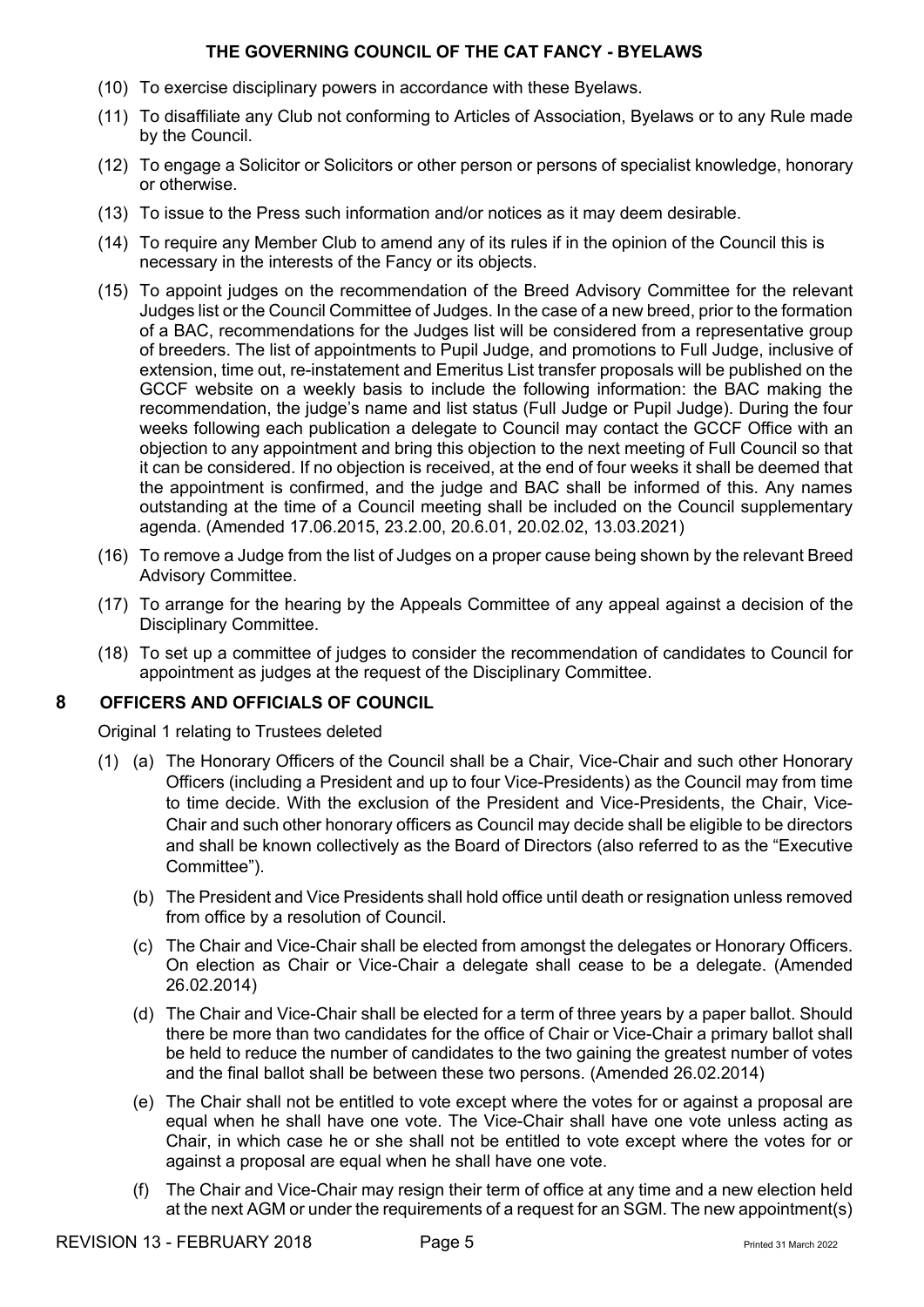will be for a term of three years. Neither the Chair nor the Vice-Chair shall be eligible for reelection if this would result in their remaining in the same office for more than three consecutive years. At the completion of their term of office the Chair and the vice-Chair, if not elected Chair, shall be eligible to remain as an independent delegate for one further year with full voting and electoral rights without having to be a delegate for a member club. (Amended 26.02.2014)

- (g) If the office of Treasurer, if one is appointed, shall at any time become vacant, the accounts of the Council shall be examined immediately. (Amended 1.6.02, 18.2.04; 22.6.05, 26.10.11)
- (2) (a) The Chair and/or Vice-Chair together with one or more members of the Board of Directors may appoint a Manager of the Council Office and a Treasurer, whose responsibilities, remuneration, if applicable, and conditions of service shall be determined by the Board of Directors. The Manager of the Council Office, with the approval of the Chair on behalf of the Board of Directors, may appoint other office staff.
	- (b) An officer of Council may not be an officer, committee member, official, judge, show manager or functionary of any unaffiliated organisation in the United Kingdom whose activities include the registration and/or licensing or holding of shows for pedigree cats, without the prior consent of the Board of Directors.

# **9 MEETINGS OF COUNCIL**

- (1) The Council shall meet three times a year or more often if required. The Annual General Meeting shall be held as soon after 1 June each year as is practical and shall be called the "Electoral Meeting". Any meeting may be held by videoconference if it is the wish of the majority of the delegates. All dates to be fixed by the Chair. The Chair shall have powers to direct that a meeting of any Council committee or sub-committee take place within one month. An additional meeting shall be called whenever the number of agenda items outstanding reaches more than six. (Amended 18.2.04, 6.11.21)
- (2) Business to be transacted at the Electoral meeting shall include: -

(a) Receipt of the reports of Committees and a statement of independently examined accounts relative to the preceding year. (Amended 13.03.2021).

(b) Election of the Honorary Officers

(c) Election of the Standing Committees hereinafter mentioned, with the exception of the Appeals Committee which may be elected at the meeting following the Electoral Meeting. (Amended 21.10.2015)

(d) Appointment of the Independent Examiner or Examiners for the ensuing year. (Amended 13.03.2021).

(e) Any other business specified in the notice convening the meeting or accepted by the Chair as an Emergency.

- (3) Special Meetings of the Council shall be convened by the Council Office on a request in writing made by the Chair or by not less than 15 delegates; such request shall state the business for which the meeting is convened, and no other business shall be transacted at the meeting. (Amended 18.2.04)
- (4) At least twenty-eight days' notice in writing shall be given by the Council Office to the Honorary Officers and to all delegates of all Council Meetings and of the business to be transacted thereat, but in the case of Special Meetings called under this Byelaw fourteen days' notice only shall be required. At the discretion of the Chair emergency items may be admitted onto the agenda. Delegates must be notified in advance by electronic circulation and at the meeting must vote to admit the item onto the agenda with a two thirds majority required.

Business shall include any proposed substantive amendments (those requiring more than one sentence of addition and/or deletion) to the minutes of the previous Council meeting, or any query on meeting procedure, statements\* on any item and/or queries\* on previous business that are to be read to the meeting for the consideration of all who attended. Statements\* and/or comments\* to be read to the meeting on any published agenda item (including candidate presentations) should be sent to the GCCF Office as soon as possible for website publication and circulation to delegates via the supplementary agenda. Note: \* these are to be no more than a single A4 sheet in standard print (Arial 11).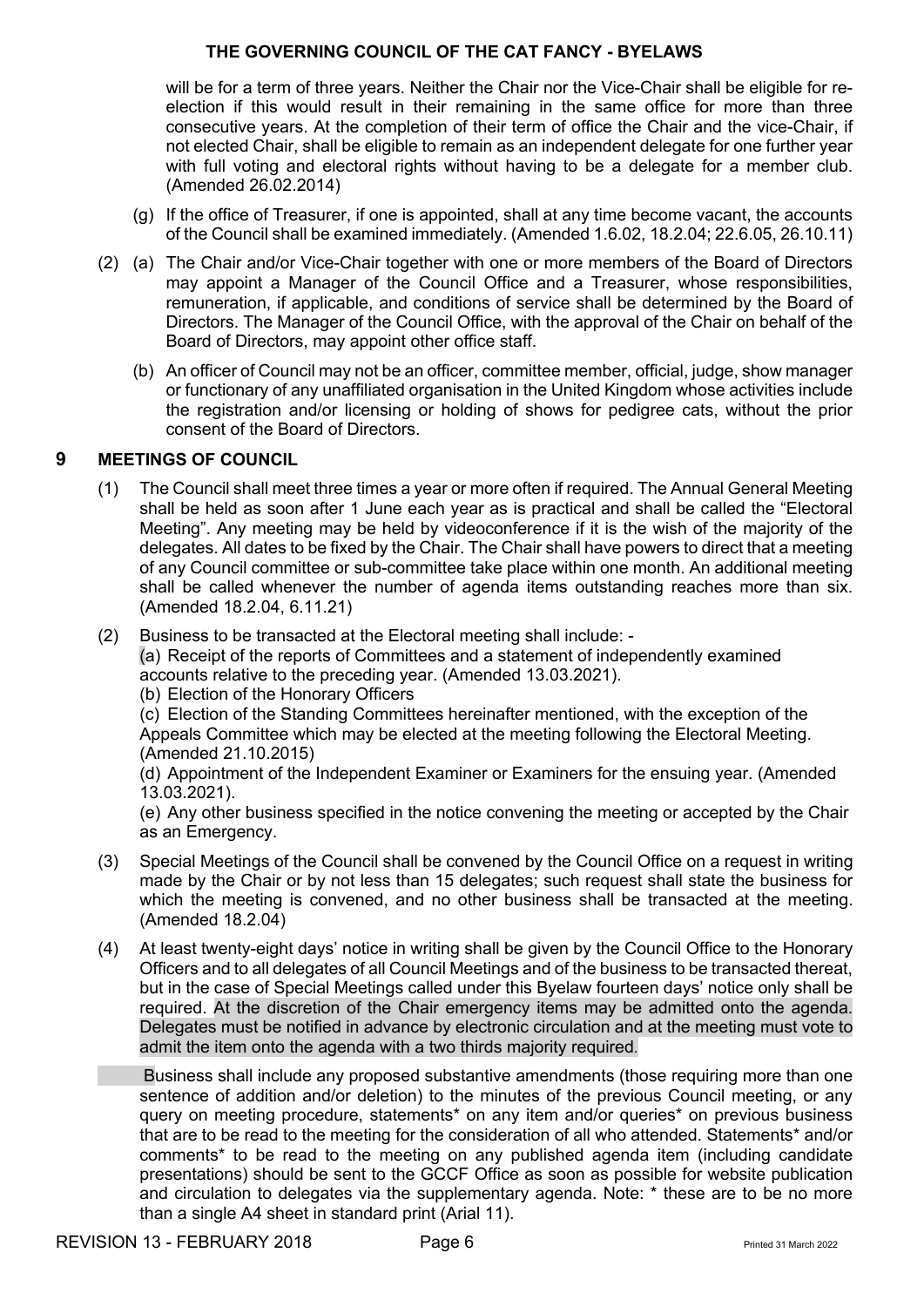(Amended 18.02.2004, 21.02.2018, 26.02.2020, 19.3.2022)

#### **10 PROCEDURE AT COUNCIL MEETINGS**

- (1) The quorum at Council Meetings shall be thirty including Officers.
- (2) At all Council Meetings, resolutions shall be decided by a simple majority except in cases where a particular majority is required by the Articles of Association and/or Rule and Byelaws.
- (3) Any Resolution put to the vote at a physical meeting shall be decided by a show of hands of those present and voting, unless a poll, taking the form of a paper ballot is demanded by not fewer than six delegates or called for by the Chair in which case the same shall be taken at such time and in such manner as the Chair may direct. At a videoconference the electronic polling facility should be used unless the Chair directs otherwise. The Chair's declaration that a resolution submitted to a show of hands or on a poll has been carried or lost shall be conclusive evidence of that fact. Scrutineers When required) shall be appointed by the Chair. (Amended 6.11.21)
- (4) Minutes shall be taken at all Council Meetings and shall be circulated to the delegates.
- (5) Subject to the Articles of Association, Company Law and the Rules and Byelaws, the Chair's decision on the conduct of business at all meetings shall be final.

#### **11 STANDING COMMITTEES**

The following Standing Committees shall be set up and shall be responsible to the Council. They shall meet as directed and Minutes shall be kept of all meetings.

- (1) Board of Directors
	- (a) The Chair and Vice-Chair ex-officio, Treasurer and one or more representatives from the Council Office ex-officio together with fifteen delegates elected by the Council at its Electoral Meeting, or by an online process as agreed by Council at its meeting prior to the Electoral Meeting. Board members shall be elected for a three-year term, with one third of their number required to stand for re-election or retire each year. The Board shall meet six times a year or more often if required. The meetings shall be held at places to be decided by the Board of Directors. Nine members (including the Chair and Vice- Chair but excluding the Treasurer and representatives from the GCCF Office) shall constitute a quorum. The Treasurer and GCCF Office representatives shall have no vote. (Amended 6.11.21)

Notes:

- 1. Any reserve who takes the place of a Board member no longer able to continue to serve for any reason will complete the full term of that member before needing to stand for election.
- 2. If one or more Board members retire prior to election, without the full term completed, the first five in any election will serve for three years, and any additional members required to complete the Board will serve the term of those they are replacing, with the higher number of votes polled determining the greater length of service if necessary.
- 3. If any Board member should cease to be a delegate during the course of he elected period, then their Board position will be vacant at the next Electoral meeting. However, it is not necessary to represent the same club throughout the term of Directorship. (Amended 18.2.04; 22.6.05, 14.06.2017)
- (b) It shall be the duty of the Board of Directors to take executive action on matters which arise in connection with the day to day working of the Council. In all its actions and decisions it shall conform with the Articles of Association and the Rules and Byelaws and shall be governed by the general policies laid down by the Council.
- (c) If it considers it necessary or desirable to do so it may refer any matter to the Council for decision. The Minutes of the meeting of the Board of Directors shall be circulated to the Council delegates for information. Since they are records of the proceedings of the Board of Directors they will not be subject to confirmation by the Council, and the Council may rescind, alter or amend any decisions made by the Board of Directors only if it is shown to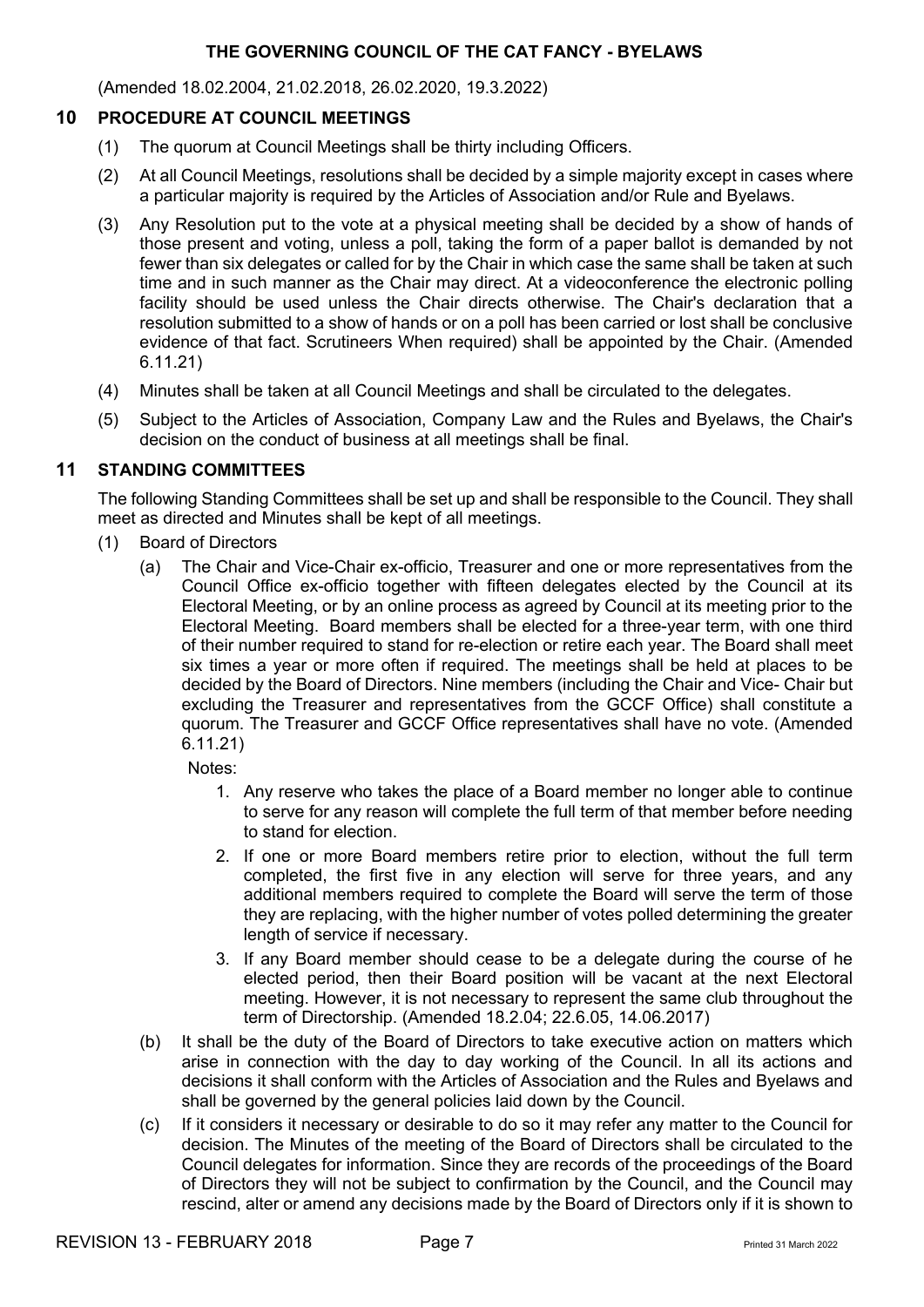the satisfaction of the Chair that these have been taken contrary to the provisions of Articles of Association and/or the Rules and Byelaws or contrary to policies laid down by the Council and a resolution to rescind has been duly proposed and seconded and passed by a two-thirds majority of those present and voting.

- (d) The following, amongst others, are matters which shall be dealt with by the Board of Directors, subject to the provisions above for reference to the Council: -
	- (i) Correspondence
	- (ii) Day to day control of the finances of the Council
	- (iii) Interpretation of and disputes arising from the Rules referred to in Byelaw 7(2) for the registration and exhibition of cats
	- (iv) Show matters including the granting of Show dates
	- (v) Any matters connected with the annual returns of Member Clubs including power to suspend any Club which fails to supply annual returns by the required date, until the necessary information has been received.
	- (vi) Preliminary examination of applications for breed or variety recognition, prior to submission to the Council. In this matter, the Board of Directors may seek the views of the Genetics Committee.
	- (vii) To appoint the staff of the Council Office and any other paid Officials of the Council (Amended 18.2.04)
	- (viii) To select Appeals Committees, as required, from the Council List of Judges). (Amended 22.6.05)
	- (ix) To arrange co-ordination of welfare and rescue services
	- (x) Setting of Byelaws and Rules with the exception of those relating to showing and registration.
- (2) Board of Management (if appointed)

The Chair and Vice-Chair ex officio, the Treasurer (if appointed) and three members elected by the Council at its Electoral Meeting and one or more representatives from the Council Office exofficio. Three voting members shall constitute a quorum. The Council Office representatives shall have no vote and the Chair shall not be entitled to vote except where the votes for and against a proposal are equal when he shall have one vote. The Board of Management shall have responsibility for the income and expenditure policy of the Council.

(3) Finance Committee

The Chair and Vice-Chair ex officio, Treasurer and one or more representatives from the GCCF Office ex-officio and five delegates elected by the Council at its Electoral Meeting, or by an online process as agreed by Council at its meeting prior to the Electoral Meeting. Four members (including the Chair and Vice-Chair but excluding the Treasurer and representatives from the GCCF Office) shall constitute a quorum. The Treasurer and GCCF Office representatives shall have no vote. The Finance Committee shall administer the income and expenditure policy of the Council. (Amended 18.2.04; 22.6.05,6.11.21))

- (4) Election procedure for the Board and Finance Committee:
	- 1. Nomination papers for the Board and FC must be circulated with the paperwork for the Electoral Meeting of Council.
	- 2. Nominations will be made to the GCCF Office either by post or electronically. Only delegates from clubs that have sent examined returns to the GCCF Office may nominate and be nominated. There can be no self-nomination.
	- 3. A list of nominees must be made on the GCCF website as names are received throughout the nomination period. Candidates and nominators are responsible for checking a name is listed. Proof of sending will not provide proof of receipt.
	- 4. Nominations will close 10 days before the Council meeting.
	- 5. Each candidate for the Board and/or FC must provide a nomination statement no longer than 200 words to provide background information on their reasons for becoming a Board and/or FC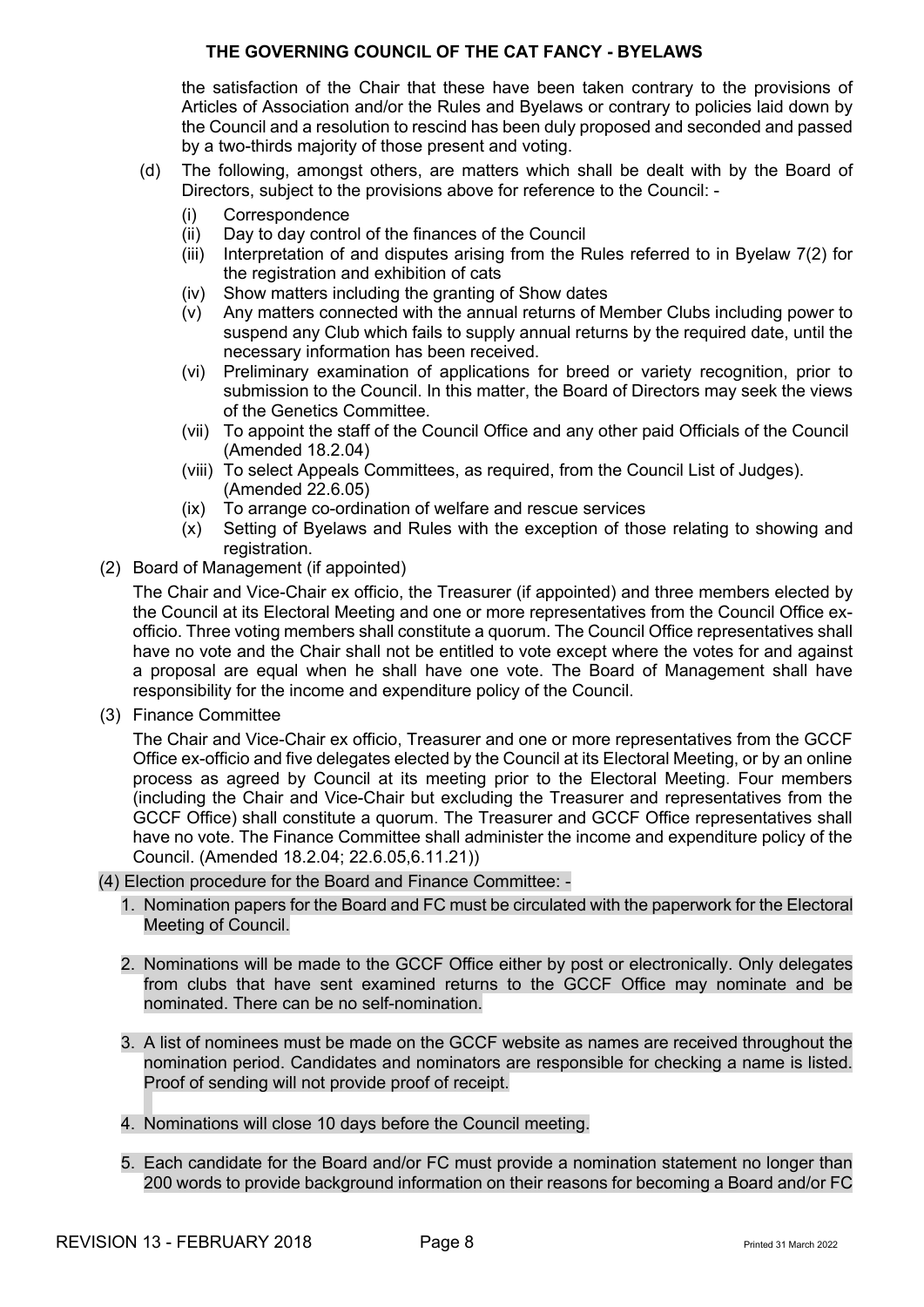Committee member and give an indication of how they will contribute to the company in the future in that role. Failure to do so will invalidate the nomination.

- 6. Statements must be linked to a nominee's name and can be uploaded from the time each name is published. Candidates are responsible for checking their statement is displayed on the GCCF website. Proof of sending will not provide proof of receipt.
- 7. There will be a deadline set for receipt of statements to allow for printing if paperwork is to be taken to a meeting.
- 8. Candidates whose names are presented for a GCCF Council ballot will be delegates who have been correctly nominated by another eligible delegate, and who have submitted the required statement before any specified deadline. Enquiries can be made about non-published names or statements in advance of a closing date. None will be considered once a deadline has passed. (Amended 19.3.22)
- (5) Disciplinary Committee

Six suitably qualified/experienced people (bound by GCCF rules) elected by Council at its Electoral Meeting, who are not GCCF Officers, or Board, Investigation or Appeals committee members. The Committee shall elect its own Chair and shall meet as required and deliver its findings to Council. Three committee members shall form a quorum. If an impartial quorum cannot be formed from among the elected committee members the Chair shall have the power to appoint to the committee suitably qualified and experienced non-GCCF people to hear that particular case. Committee members shall be elected for a 3-year term with one third of their number retiring each year. (Amended 18.02.2015)

A Barrister or Solicitor appointed by the Council may be present at meetings to advise in matters of breaches of the Articles of Association, Byelaws or Rules or matters within Clause 12 (where admitted) the Committee may issue an advising letter to the persons or Member Club concerned subject to the right of any Member Club or person concerned to have (on demand being made within 14 days of the letter being issued) a formal hearing as provided by Clause 12 paragraph (13) of the Rules and Byelaws.

(6) Investigation Committee

This Committee shall consist of six suitably qualified/experienced people (bound by GCCF rules), not GCCF Officers, nor members of the Board, the Disciplinary, or Appeals Committee as hereinafter constituted, elected by the Council at its Electoral Meeting. Three members shall be a quorum to examine any complaint, and meetings may be actual or electronic. Committee members shall be elected for a 3-year term with one third of their number retiring each year. (Amended 18.02.2015, 19.06.19).

(7) Appeals Committee

This Committee shall consist of six suitably qualified/experienced people (bound by GCCF rules), not GCCF Officers, nor members of the GCCF Board, Investigations or Disciplinary Committees. Appeals against the decisions of the Disciplinary Committee shall be decided by a simple majority. The Committee shall elect its own Chair. Three members shall constitute a quorum. If an impartial quorum cannot be formed from among the elected committee members, the Chair shall have the power to appoint to the committee suitably qualified and experienced non-GCCF people to hear that particular case. Committee members shall be elected for a 3-year term with one third of their number retiring each year. (Amended 18.02.2015)

The decision of the Appeals Committee shall be final. The Chair of the Disciplinary Committee (or member of that Committee appointed by him) shall be present at all hearings of the Appeals Committee but shall not speak (unless asked so to do) and shall not vote.

If so required, the Disciplinary Committee shall give in writing its findings as to the facts of any complaint heard by it. Such findings shall be presented to the Appeals Committee by the Chair of Disciplinary Committee, or another member of the Disciplinary Committee nominated by the said Chair.

In addition to hearing appeals against the judgement of the Disciplinary Committee, the Appeals Committee shall have the power to act as Arbitrator in disputes between individuals and/or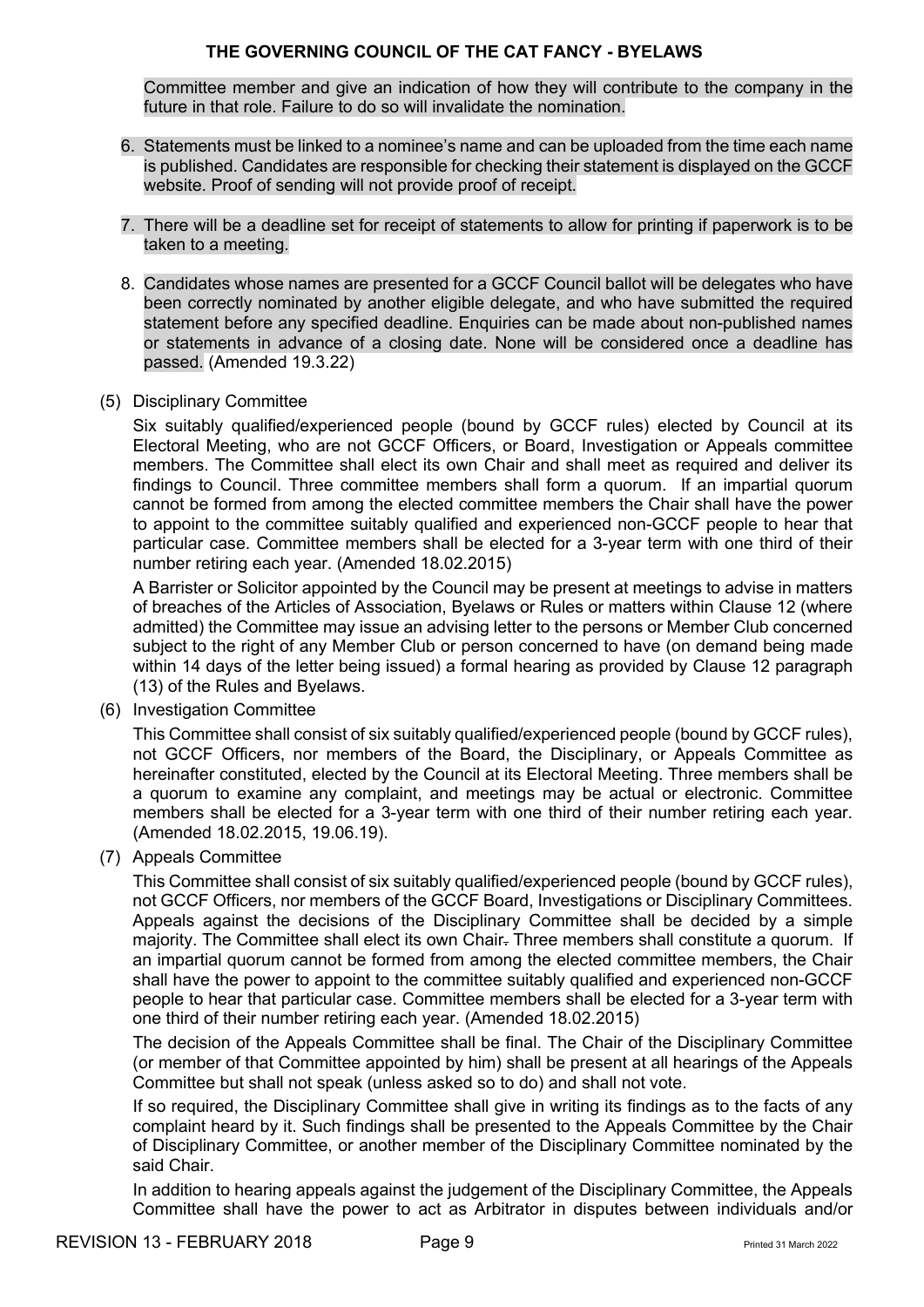organisations within the Fancy, and shall also be empowered to hear and adjudicate upon Appeals lodged under any permitted section of the Show Rules, its jurisdiction being limited only by the constitutional powers of the Council within the limits of which the decision of the Appeals Committee shall be final and shall be binding upon all the parties concerned. (Amended 26.06.13)

(8) Genetics Committee

Seven members appointed by the Board of Directors, and one invited member of the Veterinary Advisory Committee. Any five members shall constitute a quorum. The Council shall seek the advice of the Genetics Committee in all cases where application is made to the Council to give recognition to a new breed or variety. The Committee shall appoint its own Chair and Secretary and meet as required and report its findings to the Board. It will operate under the terms of reference formulated by the Board of Directors, which may be revised by the Board when necessary.

(9) Veterinary Advisory Committee

Ten members, including the Veterinary Officer(s), appointed by the Board of Directors. Three Veterinary Surgeons and one GC or Board member shall constitute a quorum. The Veterinary Committee shall advise the Council on any matter relating to the health and welfare of cats. The Committee shall appoint its own Chair and Secretary, normally meet once a year and report its findings to the Board. It will operate under the terms of reference formulated by the Board of Directors, which may be revised by the Board when necessary. (Amended 26.06.13)

(10) Substitute Committee Members

Two members of the Council shall be elected by Council as appropriate to each of its Committees as Substitute Members to fill vacancies arising from any cause whatsoever.

In the case of the Disciplinary and Appeals Committees 'vacancies' shall include absence from any meeting as the case may be.

(11) Council Committee of Judges

The Council Committee of Judges shall consist of 9 members, all of whom shall be Full Council judges of at least 3 years standing; the quorum shall be 7 members. The 9 Committee members shall be selected when required from the list of Council Judges by the Board of Directors. The Board of Directors shall select 2 substitute committee members to attend in the case of absences. The nominees may not be members of the Investigation, Disciplinary or Appeals Committees of the Council. (Amended 23.6.04)

(12) Election procedure for the Disciplinary Committee, the Investigation Committee and the Appeals Committee. ("The Disciplinary Committees ")

Applications to serve on any of The Disciplinary Committees must be received by April 30<sup>th</sup>. The details necessary to make an application will be published on the GCCF website and the names of all applicants together with their applications will be published with the agenda of the Electoral Meeting.

Members of all the Disciplinary Committees will be required to sign a code of conduct. If factual evidence is laid before the Board of Directors that a member's competence or behaviour makes them unsuitable to serve on the relevant committee then the Board may recommend to Council that the member is replaced by the first reserve. At all stages the individual will be given the right to make representations in their defence. (Added 18.02.2015)

#### **12 DISCIPLINARY POWERS**

- (1) Any Member Club, any Breed Advisory Committee or any person who is or was, at any time, bound by Byelaws or any Rule made by the Council thereunder shall be liable to disciplinary action in accordance with the Byelaw whether or not in the case of an Member Club it was affiliated or in the case of a person he was so bound at the time of the occurrence giving rise to the liability to disciplinary action. Liability to disciplinary action will arise in respect of any of the following:
	- (a) Any breach of Byelaws or of any of the Rules made by the Council thereunder and any breach of the Rules of any Member Club or Member Clubs to which such person belongs.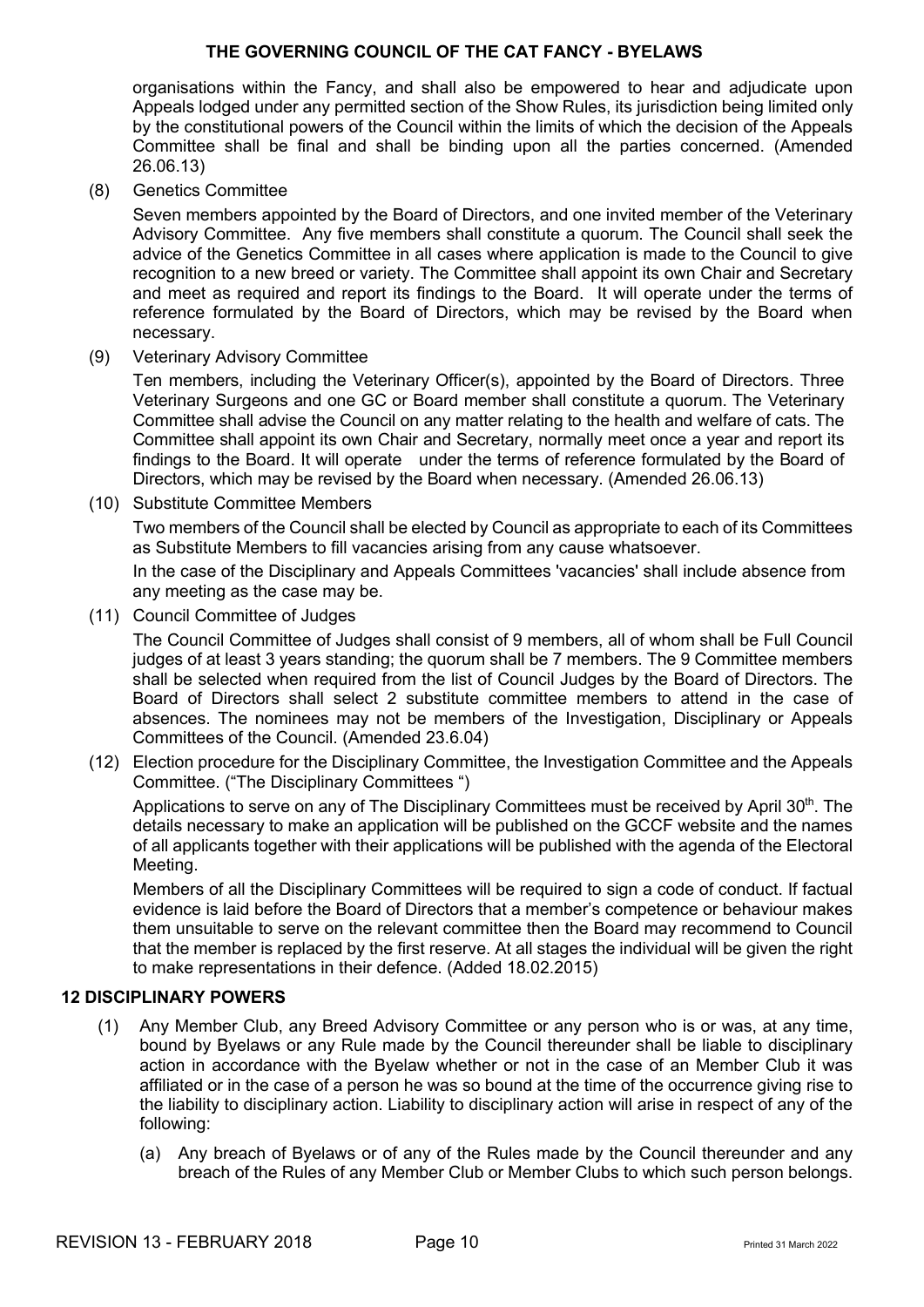(b) Any act, conduct, default or omission arising out of, connected with or relating to the keeping, breeding, exhibiting or judging of cats which is or may be discreditable or prejudicial to the welfare of cats or the interest of cat owners or the breeding or exhibiting of cats.

It shall be discreditable conduct (i) to supply or (ii) to be concerned in the supply of animals with a view to profit or gain for the purposes of scientific or other research, 'to be concerned' to include (a) acting as an agent for such supply or (b) any act leading to a profit or gain being derived from such supply.

(Paragraph 3 re pet shops rescinded 26.6.86)

The Council strongly recommends members of the Cat Fancy not to sell to pet shops because such action may lead to cats being treated in a way that would be prejudicial to the cats' welfare, so rendering themselves liable to be called upon to answer a complaint of discreditable and/or prejudicial conduct brought under Byelaw 12(1)

- (c) Any conviction by a Court of Justice of any offence against any act, statute, by- law or regulation relating to the protection, treatment or welfare of any animal or animals.
- (d) Any act, conduct, default or omission in any way connected with cats, the Council, any Member Club or any member or members thereof or any other person or Member Club, which is or may be discreditable or prejudicial to the interests of the Council or any Member Club or to any member of any of them.
- (2) (a) It shall be the right of any person, Member Club or any Committee of the Council (hereinafter called 'the complainant') to bring to the attention of the Council Office or the Chair of the Investigation Committee any facts or matters indicating that an Member Club or any person (hereinafter called 'the defendant') may have become liable to disciplinary action as aforesaid and it shall be the duty of the Council Office or the Chair of the Investigation Committee forthwith to lay such facts and matters before the Investigation Committee. (Amended 18.2.04)
	- (b) Where any such fact or matters have been laid before it the Investigation Committee shall have power to call for and it shall be the duty of every Member Club or any person mentioned in sub-Bye-Law (1) hereof to provide such further information as the Committee may consider necessary to enable it to carry out its duties under this Bye-Law. The Investigation Committee shall provide the defendant with details of the complaint and then give him an opportunity to make written representations.
	- (c) The Investigation Committee shall thereupon decide whether a prima facie case has been made out against the defendant and, if so, it shall prefer a complaint to the Disciplinary Committee and shall send to such Committee a summary of the facts and matters which were before the Investigation Committee together with a copy or summary of any representations made to it by the defendant.
	- (d) In the event that the Investigation Committee finds that no prima facie case has been made out against a defendant it may at its absolute discretion require the complainant concerned to make a contribution towards to cost of processing the complaint not exceeding £100 (one hundred pounds). Failure without good cause to pay a contribution so required shall be deemed to be discreditable conduct within the meaning of paragraph (1)(d) of this Byelaw.
- (3) (a) Upon receipt of a formal complaint from the Investigation Committee, the Council Office on behalf of the Disciplinary Committee shall arrange to notify the defendants of the terms of the complaint and as soon as practicable thereafter of the time and place fixed for the hearing. The Disciplinary Committee shall give the defendant the opportunity of being heard before it. (Amended 18.2.04)
	- (b) The Investigation Committee shall appoint one of its number or a member of an Member club to present the formal complaint before the Disciplinary Committee or shall allow the complainant to present such complaints, if he so wishes.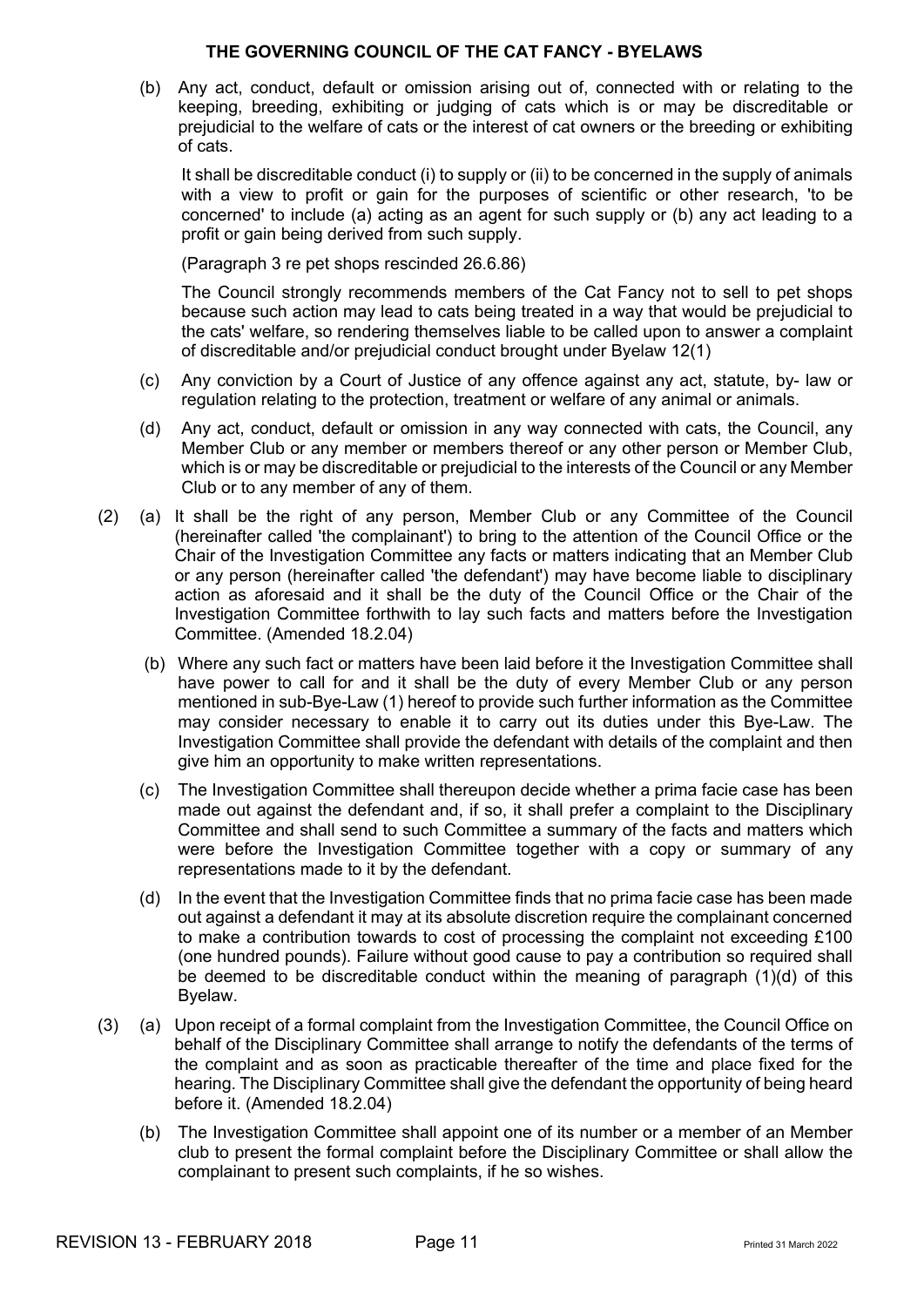- (c) The Disciplinary Committee may instruct a Solicitor or brief Counsel to act or advise it on the hearing of a formal complaint.
- (d) The complainant, if required, shall attend the hearing of the formal complaint together with any witnesses who have agreed to appear to give evidence in support of the complaint. Failure to do so may render the persons concerned liable to a fine of £100 (within the meaning of Byelaw 12(4)(c)(ii)), such fine to be decided by the Disciplinary Committee at that time. (Amended 1.1.02)
- (e) All witnesses required shall be notified not less than fourteen days before the date fixed for the hearing of the formal complaint by the Disciplinary Committee and those witnesses called by the Committee of the Council aforesaid shall be paid their travelling and subsistence expenses and loss of remuneration by the Council.
- (f) If the defendant, or any other person required to do so, fails to attend a hearing the Disciplinary Committee may proceed with the hearing in such a manner as it considers appropriate, including proceeding to make findings and issue orders.

(g) The Disciplinary Committee and the Appeals Committee may adjourn a hearing for such period and upon such terms as it considers appropriate. (Amended 6.11.21)

- (4) If the Disciplinary Committee is of the opinion that the complaint has been proved in whole or in part it shall make a finding to that effect and in that event it may make one or more of the following orders against the defendant as it considers appropriate:
	- (a) If the defendant be a Member Club: Disaffiliation/Disqualification of membership.
	- (b) If the defendant be a person at any time bound by these Byelaws and the Rules made thereunder:
		- (i) Suspension of the defendant concerned from exhibiting at, taking part in or having connection with any Cat Show.
		- (ii) Disqualification from all shows held under the Rules of the Council of all cats owned by the defendant or registered by him or owned or registered by him jointly with another or others or owned or registered in the name or names of a nominee or nominees respectively.

No cats disqualified in accordance herewith shall be eligible to be shown during the period of such disqualification.

- (iii) Disqualification from holding office in a Member Club.
- (iv) Disqualification from being a member of the Committee of a Member Club.
- (v) Disqualification from being concerned in the management of any Show held under the Rules of the Council.
- (vi) Disqualification from officiating as a Judge at any Show held under the Rules of the Council.
- (vii) Any suspension or disqualification hereunder may be imposed for such a period or periods as the Disciplinary Committee shall order.
- (c) Any suspension or disqualification under this Byelaw 12(4) may be imposed for such a period or periods as the Disciplinary Committee shall order. During any period of suspension under Byelaw 12(4)(b)(i):

A) a defendant shall not represent themselves as being in any way affiliated with or connected to the Council;

B) a defendant shall not be eligible to become a member of any Member Club, but shall nonetheless remain bound by the Rules and Byelaws of the Council;

C) except where the Disciplinary Committee orders otherwise, the Council shall not:

(i) register any cat or the progeny of any cat owned by a defendant.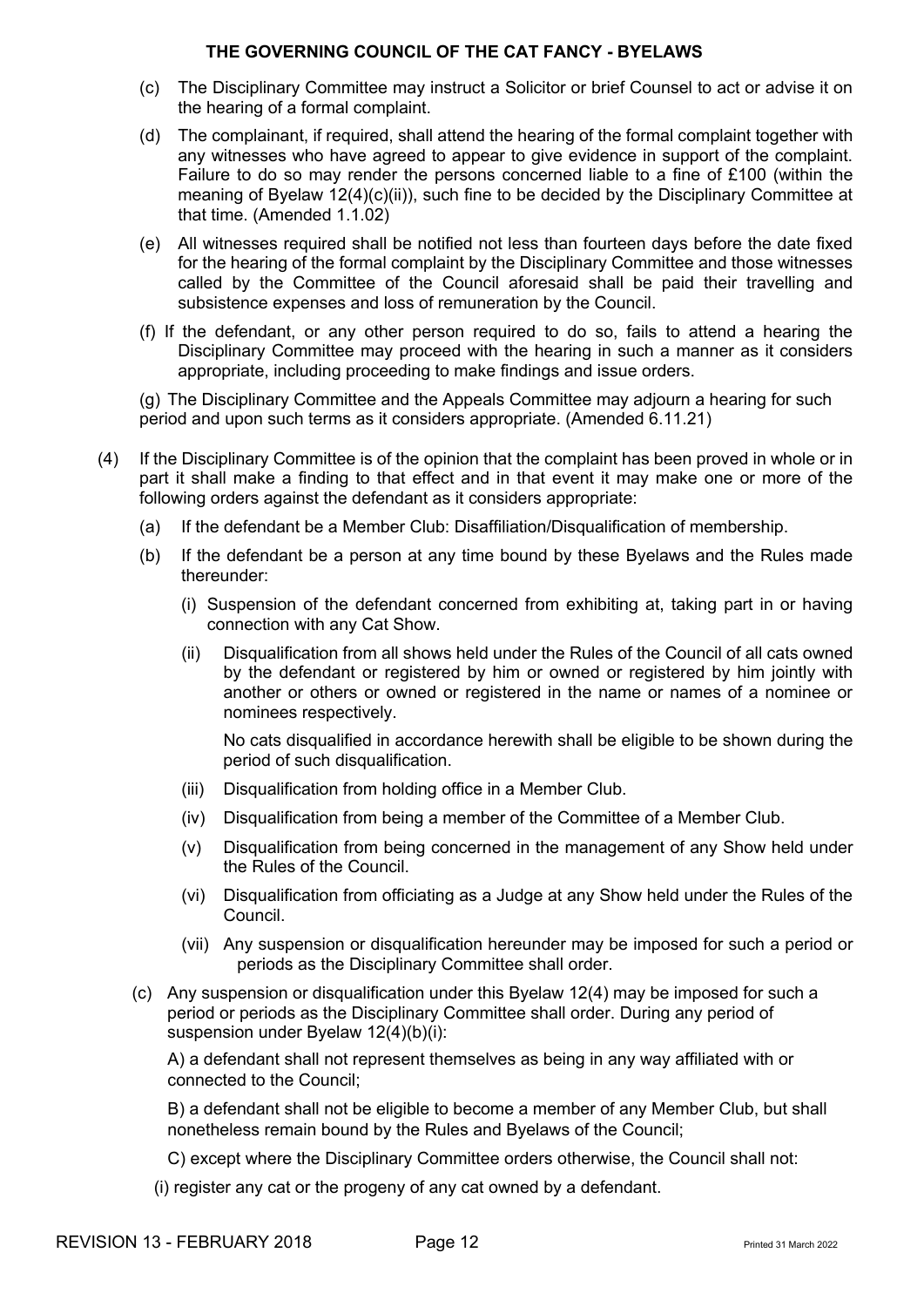- (ii) register the transfer of any cat to or from the ownership of any such defendant; or
- (iii) register at any time the progeny of any cats that are born or conceived during the period of suspension

Provided always that the Board of Directors may in its absolute discretion allow the registration of any cat or the transfer from the ownership of such defendant where it is satisfied that not to do so would be deleterious to the welfare of the cat or would cause hardship or injury to an innocent third party who had acted at all times in good faith. Should the suspended owner be the breeder of the cat an administrative prefix will be substituted for the registered breeder's prefix, if one such is on record as part of that cat's name; and

D) a defendant shall not:

- (i) be permitted to access their GCCF account;
- (ii) procure a third party to operate a GCCF account on their behalf; or

 (iii) administer, operate or be connected to the GCCF account of any other person bound by the Rules and Byelaws of the Council.

For the avoidance of any doubt, during any period of suspension or disqualification a defendant shall remain bound by the Rules and Byelaws of the Council. (Amended 6.11.21)

- d) In the case of any defendant
	- (i) That the said defendant be censured and warned.
	- (ii) Imposition of a fine not exceeding £1,000 payable in such a manner and at such a time or times as the Committee may order. Failure to comply with any order imposing of fine hereunder shall cause the defendant to be automatically disqualified and suspended under the terms of  $(b)(i)$  and  $(ii)$  hereof, or disaffiliated/disqualified as a Member as the case may be for so long as the failure to comply continues. (Amended 21.02.2018)
- (e) In the case of a Breed Advisory Committee:
	- a. The Disciplinary Committee may refer the decision of the Breed Advisory Committee on the appointment/promotion of a judge to the Council Judges' Committee.
- (5) Any order of the Disciplinary Committee may be made upon such terms and condition (if any) as the Committee may deem appropriate, but if notwithstanding its finding that a complaint has been proved the Disciplinary Committee is of the opinion that in all circumstances of the case no such order as aforesaid is appropriate it may make an order that no further action be taken on the complaint.
- (6) An order of the Disciplinary Committee shall take effect from the date of the order. Notice of the order shall be given forthwith to the defendant and the Council.
- (7) Any person knowingly supplying a cat to anyone so suspended in accordance with the provisions of paragraph (4)(b)(i) of this Byelaw shall be liable to disciplinary action hereunder.
- (8) An appeal may be made from any finding of the Disciplinary Committee to the Appeals Committee upon any point of law or procedure or against any order or finding made by the Disciplinary Committee but not a finding of fact. Notice of appeal shall be given to the Council Office within twenty-one days of such finding; any such notice shall set out in reasonable detail the ground or grounds of appeal and such ground or grounds shall not afterwards be varied except with the leave of the Appeals Committee. (Amended 18.2.04)
- (9) (a) The Appeals Committee through the Council Office shall arrange to notify the parties to the appeal of the time and placed fixed for the hearing of the Appeal.

The Appeals Committee shall give the parties the opportunity of being heard.

- (b) The Investigation Committee shall appoint one of its number or a member of a club that is member of Council to appear for it on an Appeal. (Amended 18.2.04)
- (c) The Appeals Committee may instruct a Solicitor or may brief Counsel to advise it on the hearing of any Appeal.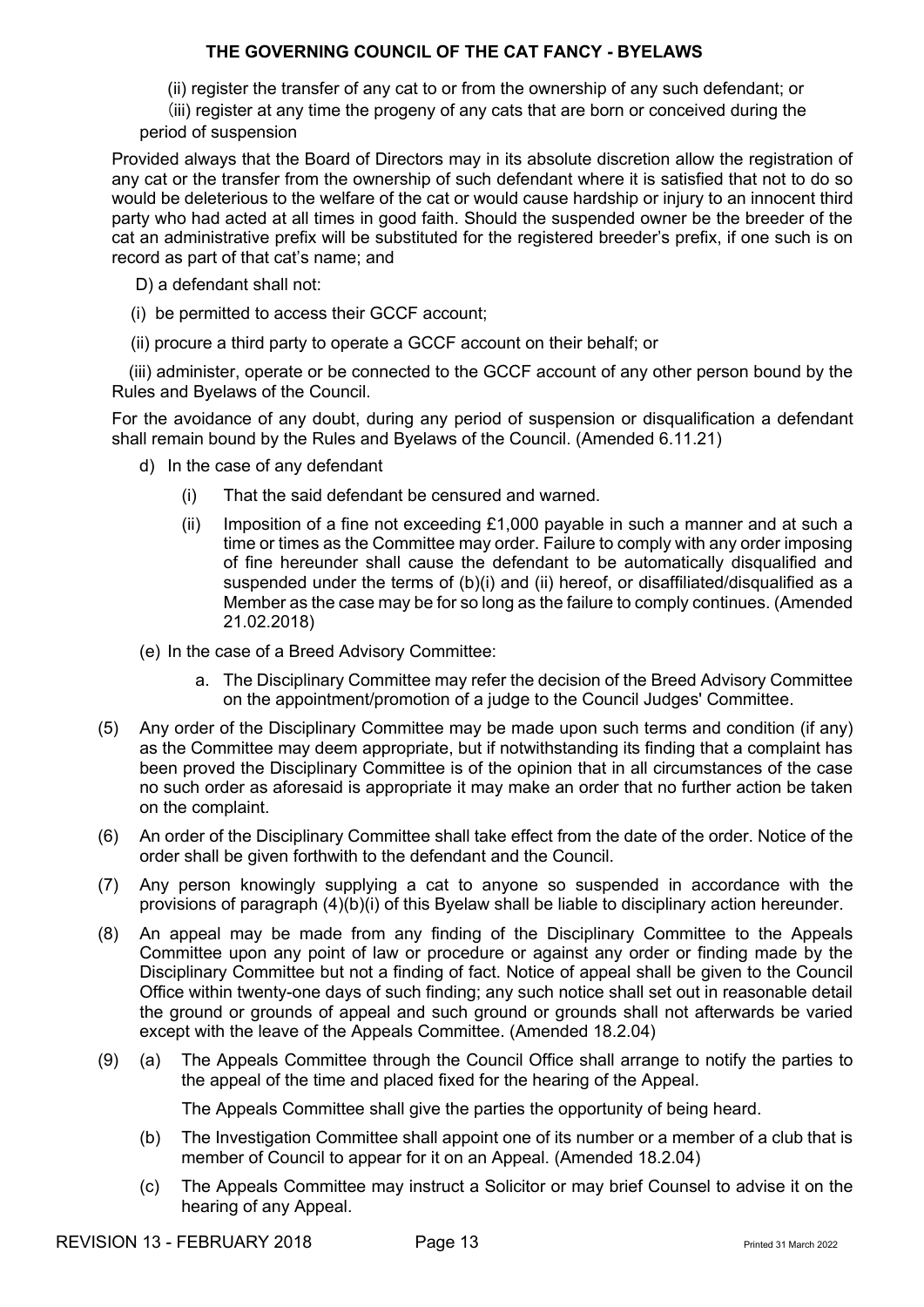- (10) (a) On any Appeal the Appeals Committee shall take into consideration the record of the evidence given before and the documents produced to the Disciplinary Committee on its hearing of the formal complaint but may in its absolute discretion rehear any witness called before the Disciplinary Committee and may on special grounds (as to which the Appeals Committee shall be the sole judge) admit and receive any fresh evidence which was not capable of being produced to the Disciplinary Committee.
	- (b) On any Appeal the Appeals Committee may affirm, vary or rescind any order of the Disciplinary Committee including any order as to costs and may substitute any other order or orders, which the Disciplinary Committee might have made on the original formal complaint. An order of the Appeals Committee shall take effect as from the date thereof. The decision of the Appeals Committee shall be final.
	- (c) Notice of any order of the Appeals Committee shall as soon as practicable be given to the parties and to the Council.
- (11) (a) Where the Disciplinary Committee finds a complaint against a defendant proved wholly or in part it may in addition to any order made under the provisions of this Bye-Law including an order that no further action be taken, direct that the defendant pay a sum not exceeding £1000 by way of costs.
	- (b) Any such costs shall be paid within one month of the date of the service upon the defendant of the order save that subject to paragraph (c) below if notice of appeal is given such costs shall not be payable until the determination of the appeal and then subject to any order made by the Appeals Committee thereon.
	- (c) Where the appeal is from an order of the Disciplinary Committee that the defendant be suspended or the defendant's cats disqualified, any costs ordered by the Disciplinary Committee shall be paid forthwith and failure so to do shall invalidate any notice of appeal which may thereafter be given.
	- (d) No appeal shall lie solely on the question of costs.
	- (e) Where the Appeals Committee dismisses wholly or in part any appeal it may in addition to any order made by it under paragraph (10) above against a defendant, direct that the said defendant pay a further sum not exceeding £100 by way of costs of the appeal.

Any costs ordered by the Appeals Committee together with any costs directed to be paid by the Disciplinary Committee varied if such be the case by the Appeals Committee shall be paid within one month of the date of the order of the Appeals Committee. Failure to do so shall automatically cause a defendant Member Club to be disaffiliated/disqualified from membership and any other defendant to be suspended for such a period as the Appeals Committee shall direct.

- (12) (a) Whenever the Disciplinary Committee finds that a formal complaint has been proved in whole or in part it shall subject to paragraph (d) hereof cause its order to be published as soon as practicable in the official publication of the Council or on the Council website provided that where the Disciplinary Committee has ordered that no further action be taken on the complaint the order shall not be published unless the defendant so requests.
	- (b) The Appeals Committee shall likewise cause any order made by it to be published as soon as practicable in the official publication of the Council or on the Council Website provided that if the Appeals Committee has ordered that no further action be taken on the complaint the order shall not be published unless the defendant so requests.
	- (c) Unless the Disciplinary Committee, or as the case may be, the Appeals Committee in its absolute discretion otherwise directs, any such publication shall state the name of the defendant, the substance of the complaint, and the order or orders made against such defendant, but need not include the name of any person concerned in the complaint or appeal.
	- (d) No publication under paragraph (a) hereof shall be made until after the expiry of the appeal period aforesaid and in the event that notice of appeal as aforesaid is received by the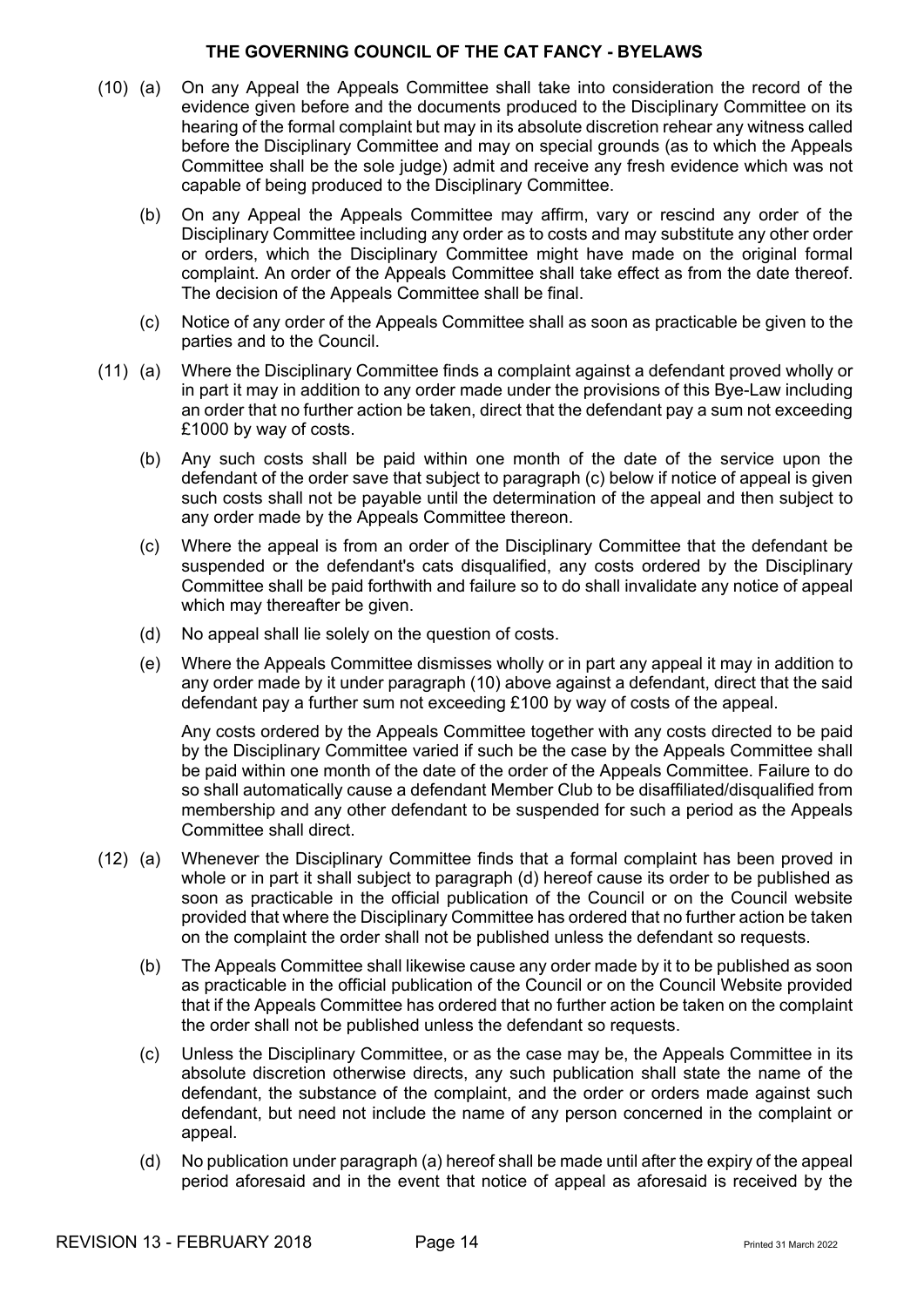Council no publication under paragraph (a) hereof shall take place but publication shall be under paragraph (b) hereof.

- (13) (a) The Board of Directors may make provision for certain breaches falling within Bye-Law12(1) of this Constitution or the Rules to be dealt with by way of fixed penalty. (Added 25.6.03)
	- (b) The breaches in question, the fixed penalty applicable thereto and the consequences of non-payment shall be as published by the Board of Directors from time to time. The maximum level of the first fixed penalty per breach shall not exceed £100. (Added 25.6.03) (Amended 21.10.2015)
	- (c) The Investigation Committee shall decide whether a breach or breaches shall be dealt with by way of fixed penalty; such decision may be made by way of a general direction in advance or on a case by case basis. (Added 25.6.03)
	- (d) Any defendant upon whom a fixed penalty is imposed may, within 28 days of the date of the fixed penalty letter, request that the case be referred to the Disciplinary Committee whereupon the Investigation Committee shall prefer a complaint to the Disciplinary Committee under Byelaw 12(2)(c). (Added 25.6.03)
- (14) (a) At any hearing before the Disciplinary Committee or the Appeals Committee respectively, any complainant and any defendant may if they or any of them shall so desire, be represented by a member of the Cat Fancy other than a witness to the complaint or by a Solicitor or Counsel and paragraphs (2)(b), (3)(a), (3)(b), (8) and (9)(a) hereof shall be construed accordingly.
	- (b) The Investigation Committee may instruct a Solicitor or cause Counsel to be briefed upon its behalf to advise it or to represent it at any hearing before the Disciplinary Committee or the Appeals Committee as the case may be.
- (15) In this Article unless inconsistent with the subject or context:
	- (a) The masculine gender where used shall include the feminine.
	- (b) 'Hearing' in relation to a complaint or appeal shall mean a meeting of the relevant Committee for the purposes of considering a complaint or appeal and include the making of an order or finding upon or in connection with the complaint or appeal and also where appropriate include a rehearing.
	- (c) 'Order' includes any finding term or condition in consequence of which the order is made.
	- (d) 'Member Club' shall include any Member Club, Association or Society.
	- (e) 'Cat' and 'Cats' shall include kitten and kittens respectively and shall include neuters and spays respectively.

#### **13. BYE-LAW AND RULE CHANGES**

- a. The Council shall have the power to amend these Byelaws by resolution passed by a majority of two-thirds of those present and voting at a meeting of Council, of which not less than twentyeight days' notice of the intended alteration has been given, setting out the amendments which are to be proposed. At the discretion of the Chair emergency items may be admitted onto the agenda. Delegates must be notified in advance by electronic circulation and at the meeting must vote to admit the item onto the agenda with a two thirds majority required. NB See Byelaw 9(4**).** Amendments to the Bylaws shall take effect immediately after they are approved. (NB As Byelaw 9(4)) (Amended 26.10.11, 19.03.22)
- b. The Council shall have the power to amend the Rules by resolution passed by a simple majority of those present and voting at a meeting of Council, of which not less than twenty-eight days' notice of the intended alteration has been given, setting out the amendments which are to be proposed. At the discretion of the Chair emergency items may be admitted onto the agenda. Delegates must be notified in advance by electronic circulation and at the meeting must vote to admit the item onto the agenda with a two thirds majority required. NB See Byelaw 9(4**).** The effective date of any amendment to the Rules shall be stated as an integral part of the amendments and recorded in the minute of the decision. (Amended 26.10.11, 19.03.22)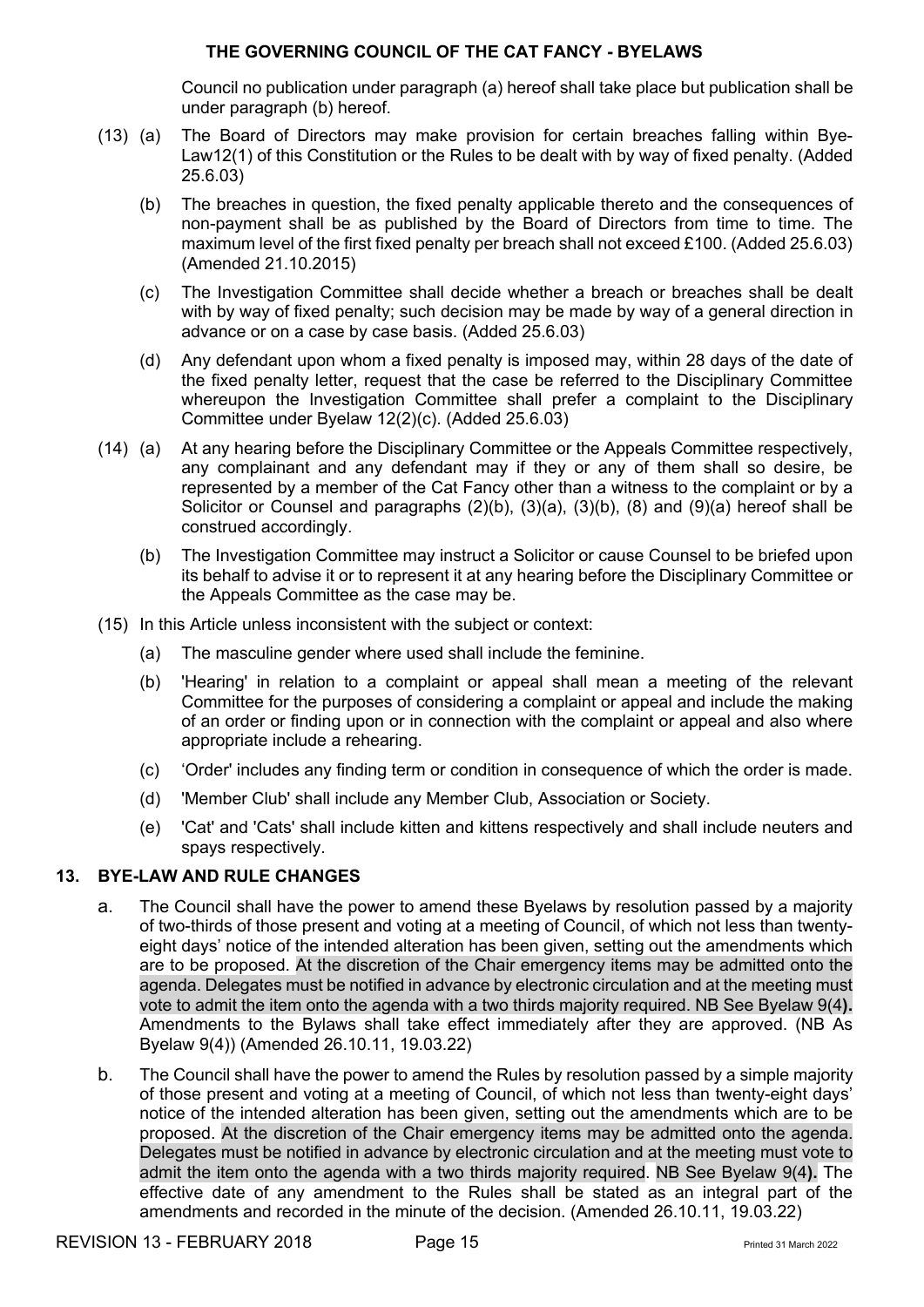c. The number of those against and those abstaining shall be recorded in the minute of the decision. (Amended 26.10.11, 19.3.22.)

#### **14. WINDING UP**

If upon the winding up or dissolution of the Council there remains after the satisfaction of all its debts and liabilities, any cash or assets whatsoever, the same shall not be paid to or distributed among the members of Company, but shall be given or transferred to some other Company or Charity having objects similar to the objects of the Company, and which shall prohibit the distribution of its or their income and property.

#### **15. STANDING ORDERS**

The Council shall have powers to make Standing Orders from time to time as it may see fit and to appoint a Standing Orders Committee of which the Chair and Vice-Chair shall be ex-officio members. (Amended 18.2.04)

**16.** These Byelaws were approved by the Council on 02 March 2011 in substitution for and to the exclusion of the existing Constitution of the Governing Council of the Cat Fancy, except that Honorary Officers, Delegates and Officials in office on that date shall be deemed to have been elected or appointed under these Byelaws.

Amendments since 01 March 2011

26.10.11, 27.06.12, 26.06.13, 18.02.15, 17.06.15, 21.10.15, 24.02.16, 15.06.16, 14.06.17, 04.10.2017, 21.02.2018, 13.02.2019, 20.10.20, 6.11.21, 19.3.22

Most recent amendments since previous edition shown thus: wording